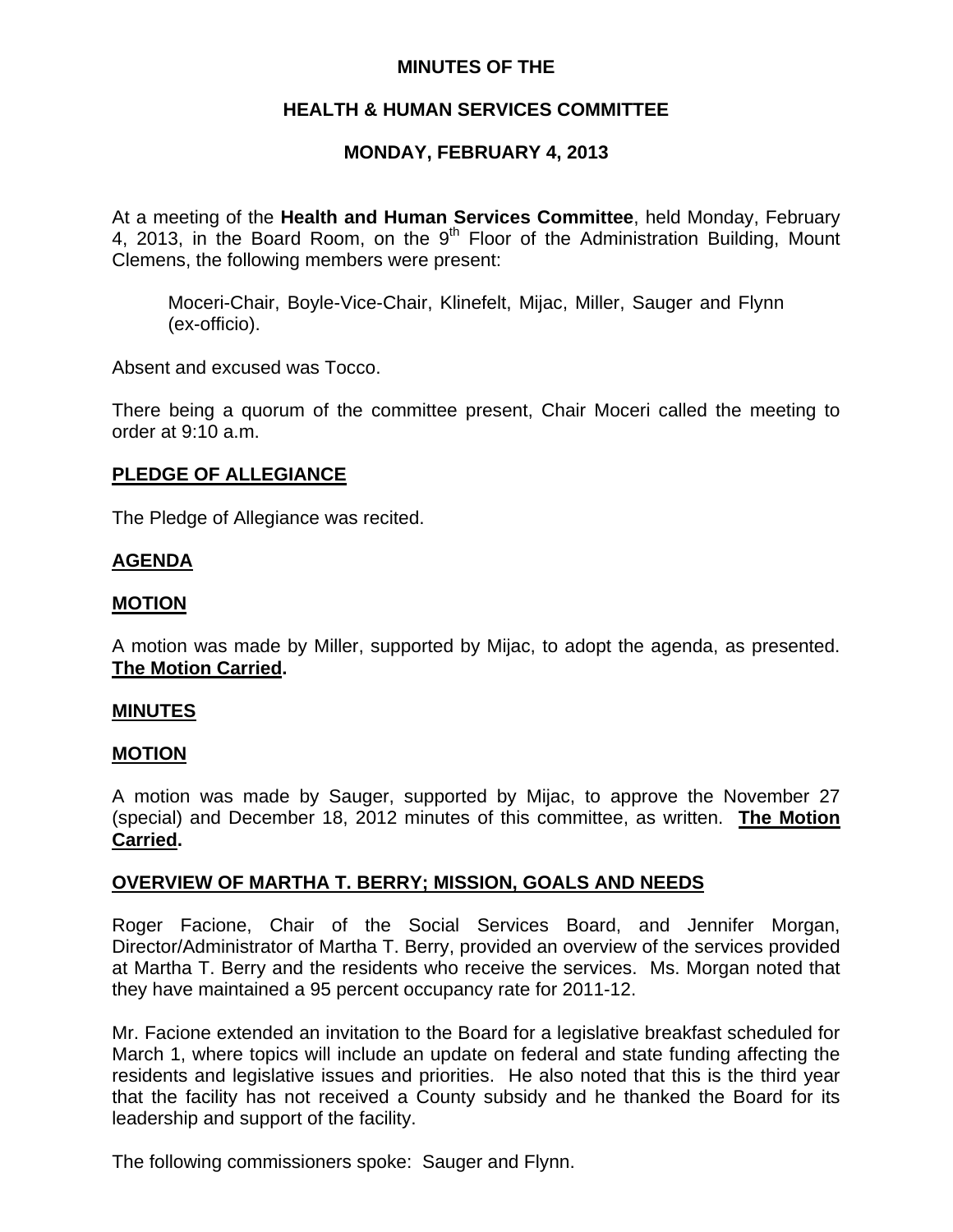### **MOTION**

A motion was made by Klinefelt, supported by Boyle, to receive and file the overview provided by Roger Facione and Jennifer Morgan on Martha T. Berry. **The Motion Carried.** 

## **OVERVIEW OF COMMUNITY MENTAL HEALTH DEPARTMENT; MISSION, GOALS AND NEEDS**

John Kinch, Executive Director, spoke about their role as a provider of services within the Community Mental Health Services Program, as well as the significant responsibilities as a Pre-paid Inpatient Health Plan (PIHP), which will be effective on January 1, 2014.

Commissioner Miller spoke about the importance of community outreach and asked that the Board be kept informed of outreaches and also requested that quarterly reports be provided to the Board.

The following commissioners spoke: Klinefelt, Miller and Moceri.

John Kinch spoke about the recent comprehensive audit of their department and said he would provide a copy of the results.

### **MOTION**

A motion was made by Miller, supported by Sauger, to receive and file the overview provided by John Kinch on the Community Mental Health Department. **The Motion Carried.** 

### **VETERANS**

## **OVERVIEW OF VETERANS SERVICES DEPARTMENT; MISSION, GOALS AND NEEDS AND VETERANS SERVICES DEPARTMENT MONTHLY STATUS REPORT-DECEMBER, 2012**

Kermit Harris provided an overview of the services they provide, which included processing of claims, the Michigan Veterans Trust Fund and Veterans Relief Fund, local and federal burial benefits and outreaches. He said he hopes to increase outreach efforts and has identified personnel changes. He also summarized his monthly report.

The following commissioners spoke: Mijac, Klinefelt, Miller, Moceri and Sauger.

### **MOTION**

A motion was made by Miller, supported by Mijac, to receive and file the overview provided by Kermit Harris on the Veterans Services Department and the Monthly Status Report for December, 2012. **The Motion Carried.**